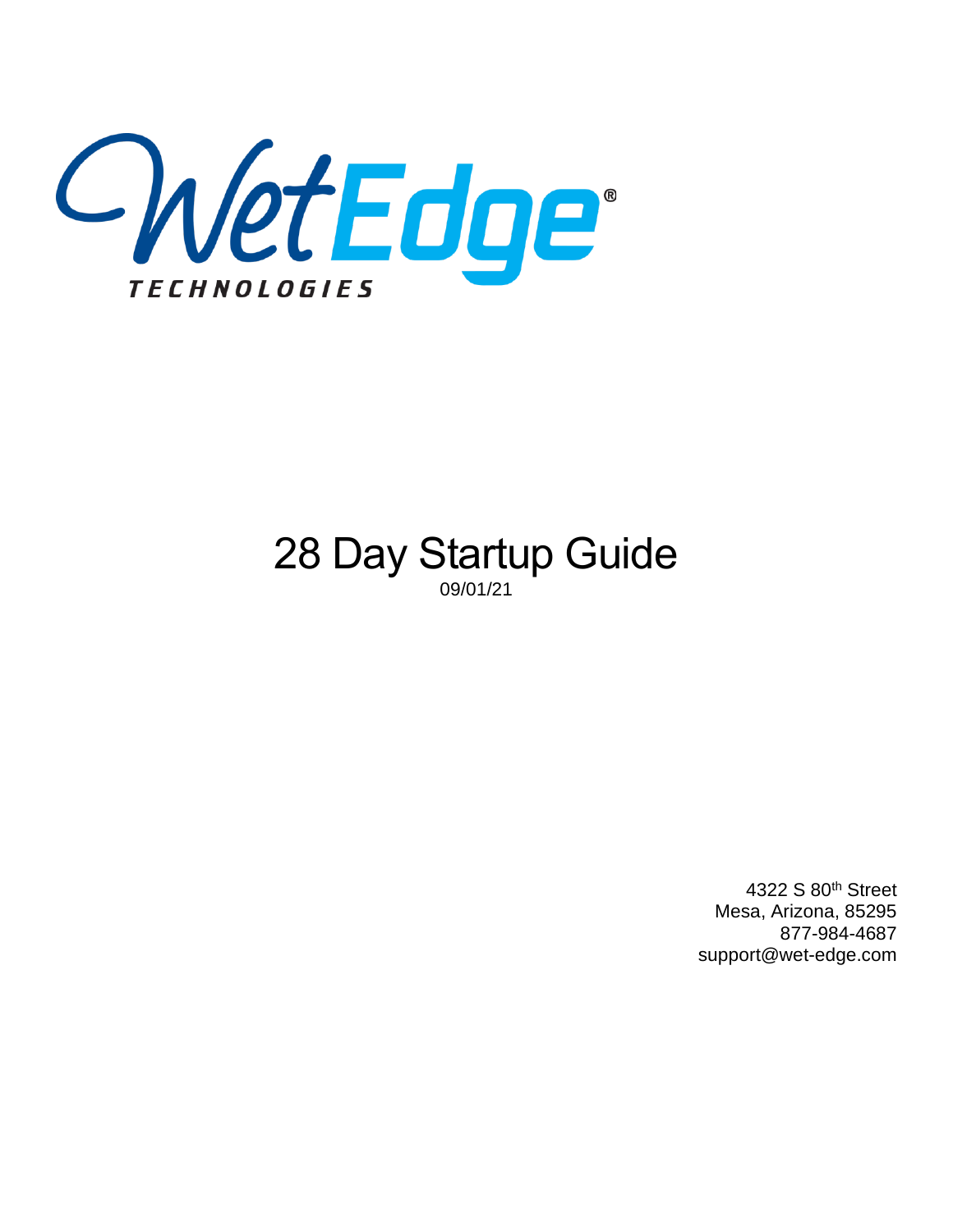

# **Table of Contents with clickable links**

| able of Contents with clickable links                    |
|----------------------------------------------------------|
| <b>GETTING STARTED</b>                                   |
| <b>Startup Responsibilities</b>                          |
| List of Do Not's during the startup                      |
| <b>Warranty Registration</b>                             |
| <b>Record Keeping</b>                                    |
| <b>BEST PRACTICES</b>                                    |
| Pool Equipment                                           |
| Chemicals                                                |
| <b>Chemical Testing Equipment</b>                        |
| Testing the Pool/Spa Water                               |
| <b>Brushing the Pool/Spa</b>                             |
| Vacuuming the Pool/Spa                                   |
| <b>WATER CHEMISTRY BASICS</b>                            |
| The Langelier Saturation Index (LSI)                     |
| <b>Water Temperature</b>                                 |
| Calcium Hardness                                         |
| <b>Chelating Agents</b>                                  |
| <b>FILLING THE POOL</b>                                  |
| Testing the fill water                                   |
| Adding water to the Pool/Spa                             |
| LSI Range for the pool fill water source                 |
| ADDING CALCIUM AND THE CHELATING AGENT                   |
| Method 1 - The Orenda Startup Barrel Technique           |
| Method 2 - As the pool is filling - Use 5 Gallon Buckets |
| DAY <sub>1</sub>                                         |
| DAYS 2 - 4                                               |

*[DAY 5](#page-10-0)*

*[DAY 14 -](#page-10-1) 28*

*[Day 29](#page-10-2)*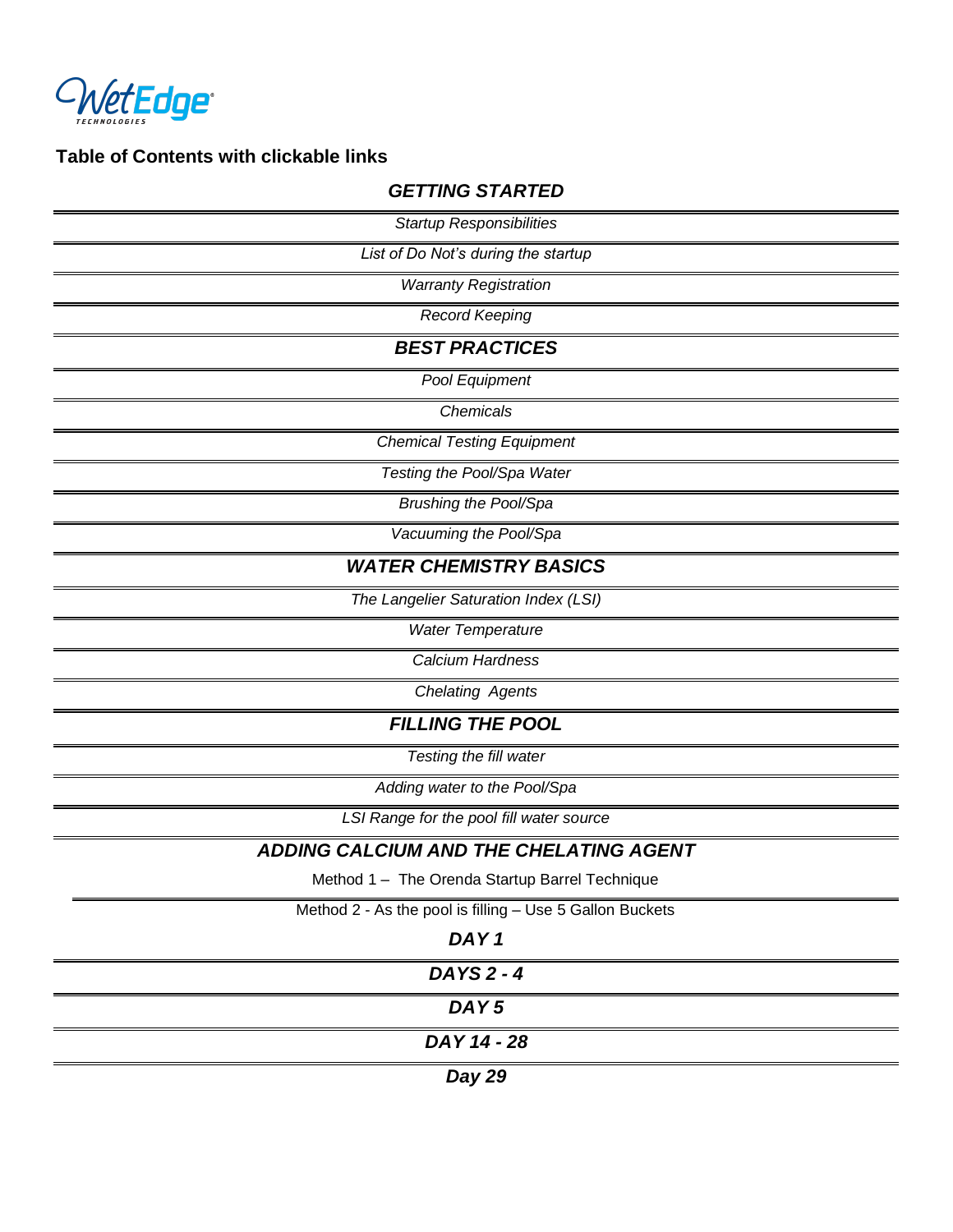

**-**

### *[ONGOING POOL/SPA CHEMISTRY AND MAINTENANCE](#page-11-0)*

### *[HELPFUL VIDEOS ABOUT POOL WATER CHEMISTRY](#page-12-0)*

### *[STAINING AND DISCOLORATION](#page-12-1)*

*[Etching Deterioration](#page-12-2)*

*[Scale](#page-13-0)*

*[How to test for scale](#page-13-1)*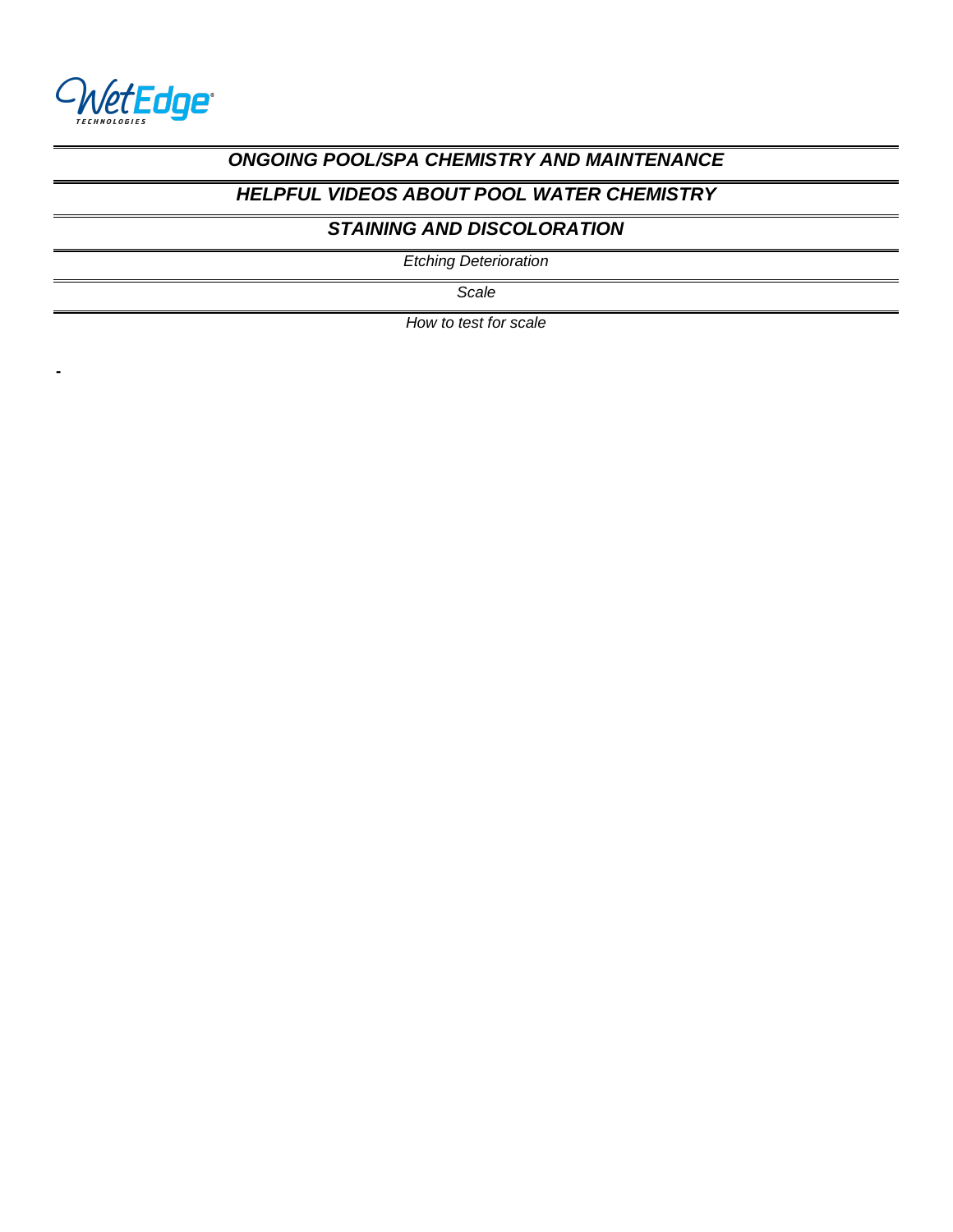

#### **Thank you for choosing a Wet Edge Pool finish for your pool. We hope that you are pleased with your choice!**

A brand new pool finish is hard to the touch, but it will take 28 days for it to be mostly cured. Balancing the pool/spa water immediately along with proper maintenance during the 28 startup is vital to the longevity and the cosmetic appearance of the pool finish.

# <span id="page-3-0"></span>GETTING STARTED

#### <span id="page-3-1"></span>Startup Responsibilities

Consult with your contractor to gain a clear understanding of what **YOUR** responsibilities as the pool owner are during the 28 Day startup period.

#### <span id="page-3-2"></span>List of Do Not's during the startup

| <b>DO NOT STOP THE WATER</b><br>DURING THE FILLING OF THE<br>POOL AND SPA   | <b>DO NOT</b> USE SOFT WATER<br>TO FILL YOUR POOL                                 | <b>DO NOT</b> ALLOW PETS OR<br><b>HUMANS IN THE FRESHLY</b><br>PLASTERED POOL AS IT IS<br><b>FILLING</b> |
|-----------------------------------------------------------------------------|-----------------------------------------------------------------------------------|----------------------------------------------------------------------------------------------------------|
| <b>DO NOT SWIM IN THE POOL</b><br>UNTIL DAY 4 WHEN THE POOL IS<br>SANITIZED | <b>DO NOT USE YOUR</b><br>HEATER FOR 14 DAYS                                      | <b>DO NOT USE CLEANERS</b><br>OR VACUUM HEADS WITH<br><b>WHEELS OR TRACKS FOR</b><br>14 DAYS             |
| <b>DO NOT</b> ADD CYANURIC ACID<br>ALSO KNOWN AS STABILIZER<br>UNTIL DAY 4  | <b>DO NOT</b> ADD CHLORINE<br>UNTIL DAY 3                                         | <b>DO NOT ADD SALT UNTIL</b><br>DAY 29                                                                   |
| <b>DO NOT USE PHOSPATE</b><br><i>REMOVER DURING THE FIRST 28</i><br>DAYS    | <b>DO NOT PERFORM A LOW</b><br>ALKALINITY TREATMENT<br><b>DURING THE FIRST 28</b> | <b>DO NOT PERFORM A HOT</b><br><b>START</b>                                                              |

*DAYS*

#### <span id="page-3-3"></span>**Warranty Registration**

Register your pool finish within 60 days at [https://wetedgetechnologies.com/warranty.](https://wetedgetechnologies.com/warranty)

#### <span id="page-3-4"></span>Record Keeping

- In the case of a warranty claim the following records must be presented to Wet Edge:
	- Startup and weekly chemistry and maintenance logs.
	- Logs should include pH, Total Alkalinity, Calcium Hardness, Cyanuric Acid, Total Dissolved Solids (TDS), Chlorine and water temperature readings.
	- Monthly water test results performed by a third party testing center such as a pool retail store.
		- Most pool retail stores offer free water testing.
		- Put sample water in a clean bottle.
		- Air temperature can affect the water sample and should be tested within 30 minutes.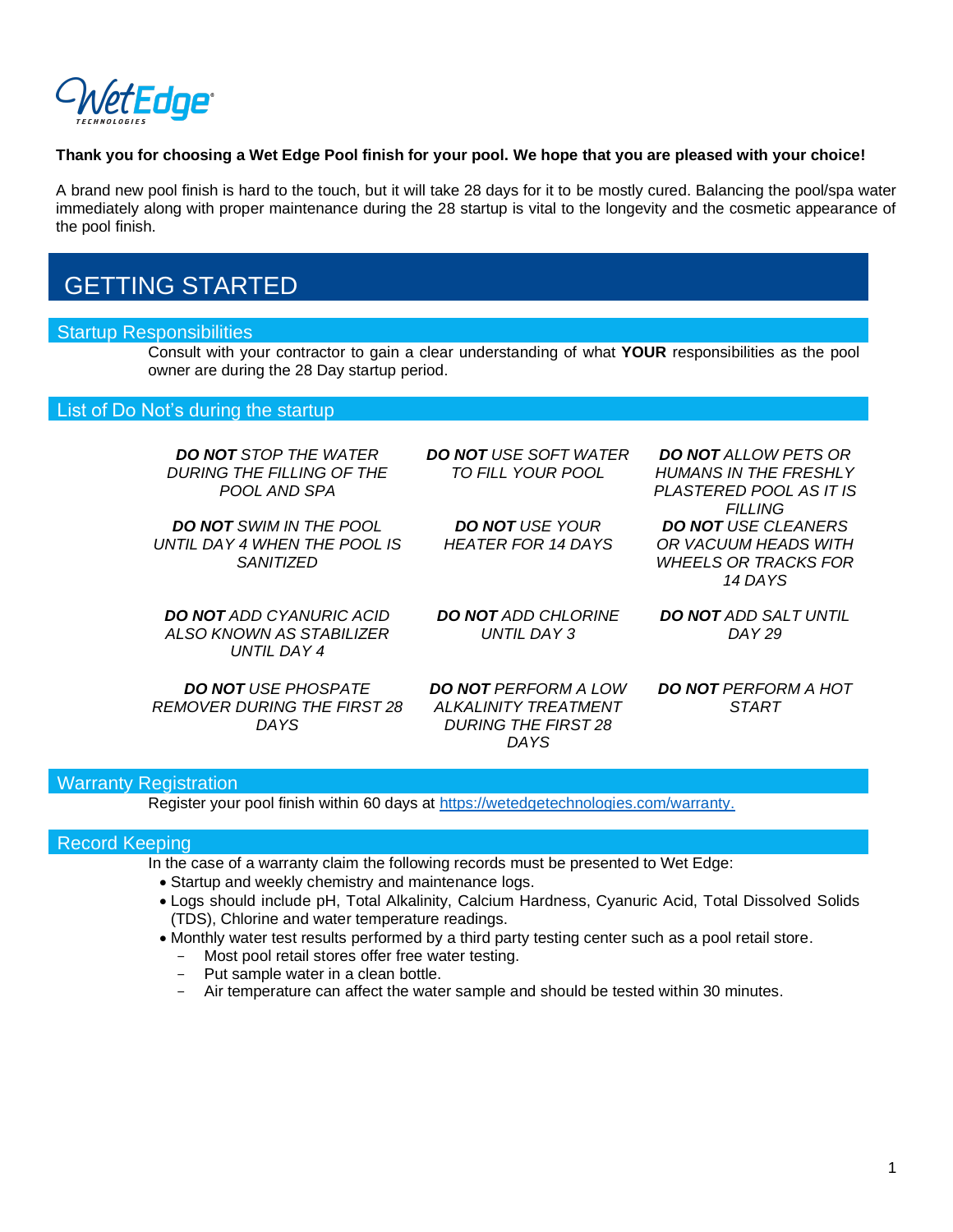

# <span id="page-4-0"></span>BEST PRACTICES

#### <span id="page-4-1"></span>Pool Equipment

- *Pool filtration equipment must be operational prior to the pool being filled*
	- Circulation and the filtering of the water is vital to remove the plaster dust that is created as the pool finish is curing.
	- Read the equipment manufacturers operating and safety instructions.
	- Check filter gauges often during the startup.
	- Clean or backwash filters as needed.
	- Cleanout debris in skimmer and pump baskets.

#### <span id="page-4-2"></span>**Chemicals**

#### *Read the manufacturer's instructions and warnings!*

- Take all safety precautions detailed in the instructions.
- Always add chemicals to water NEVER add water to chemicals.
- Always pre-dissolve all dry and pre-dilute acid before adding to the pool.
- Never throw chemicals directly onto the pool finish.
- Disperse chemicals around the pool avoiding steps and benches.
	- Chemicals are heavier than water and will harm the finish if dispersed in one spot.
- Chlorine tabs should never lay on the pool finish.
- Never let chlorine floaters remain over any steps, benches or in the skimmer.
- Dissolve granular chlorine in water before adding it to the pool water.
- Brush the pool after adding any powdered chemicals.

#### **Be aware:**

- Pre-dissolve calcium before adding it to the water Always add calcium to water.
- Once mixed with water calcium will be hot.
- Do not add more than 10 lbs. of calcium with water in a 5-gallon bucket.
- Never mix together calcium and sodium bicarbonate.

#### <span id="page-4-3"></span>Chemical Testing Equipment

- The test kit needs to test for: pH, Total Alkalinity, Calcium Hardness, Cyanuric Acid, Total Dissolved Solids and Chlorine.
- Taylor Complete 2005 test kits or Spin Labs are highly recommended.
- Reagent shelf life and the storage recommendation can be found in the kit instructions
- Test strips are not recommended.
- A pool thermometer will be needed to test the water temperature when gathering the chemistry readings.

#### <span id="page-4-4"></span>Testing the Pool/Spa Water

- Test the water chemistry twice a day for the first 14 days.
- Starting on Day 15 test the pool water once a day for the rest of the 28-day startup.
- Test once a week for the life of the pool.
	- Test the pool water more often during the hotter months or high swimmer volume.
- **Note:** If the water temperature is below 55°F, collect a sample of water and warm it up prior to testing it. Cold water will distort chemistry readings.
- Once a month after the initial startup take a water sample to a third-party testing center.
	- Most pool retail stores offer free water testing.
	- Put sample water in a clean bottle.
	- Air temperature can affect the water sample and should be tested within 30 minutes.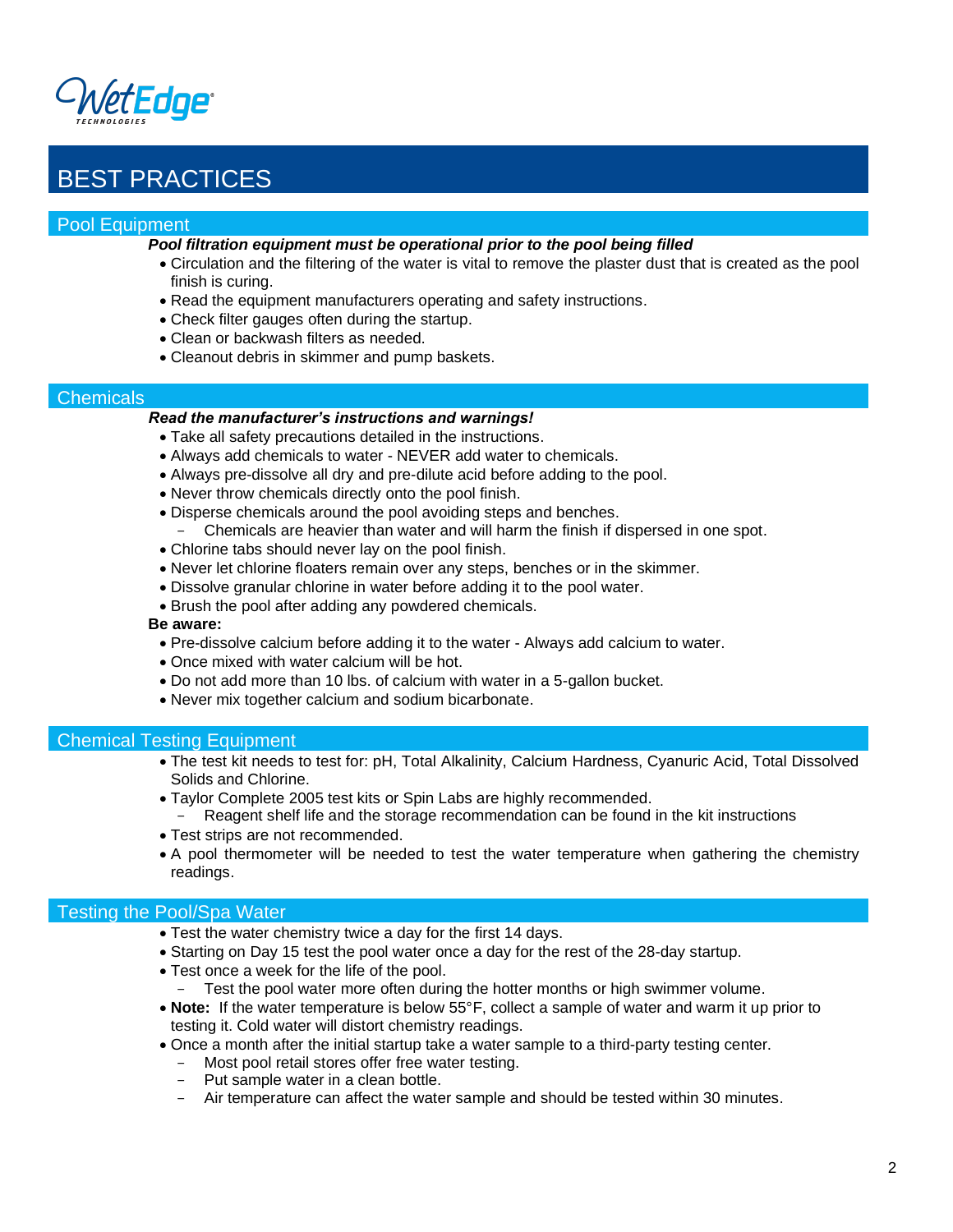

#### <span id="page-5-0"></span>Brushing the Pool/Spa

- Use a combo brush (nylon and stainless steel) on all Wet Edge pool finishes.
	- Brush the entire pool and spa surface.
	- Brush twice a day for the first two weeks.
	- Brush the pool once a week for the rest of the 28-day startup and for the rest pool's life.

#### <span id="page-5-1"></span>Vacuuming the Pool/Spa

- Vacuum on Day 1 and Day 5 or more often as you see plaster dust.
	- Use a brush or vinyl vacuum head no wheeled devices or tracked devices.

## <span id="page-5-2"></span>WATER CHEMISTRY BASICS

#### <span id="page-5-3"></span>The Langelier Saturation Index (LSI)

It may seem a bit complicated at first but learning water chemistry basics is the best way of protecting your investment. Use the Langelier Saturation Index (LSI) to startup and balance your pool water. The LSI is used by many industries and is a calculation used to determine if water has the potential to scale or be corrosive.

The mathematical formula is: (pH) + (Water Temperature °F factor) + (Calcium Hardness factor) +  $[$ (Total Alkalinity ppm) – (CYA ppm x correction factor @ current pH)] – (TDS factor) = LSI

- Once the pool finish is fully cured a perfect result of 0.00 means that the water is in balance. - An accepted range for swimming pool water is between  $-0.3$  to  $+0.3$
- Any more negative than -0.3 represents the pool water is in a corrosive state. The aggressive water will pull calcium from the cement. Corrosive damage on a pool finish cannot be reversed.
- Any result more positive than +0.3 is considered scale forming. Scale will form on the surface and makes the pool finish blotchy, streaked and can be rough to the touch. In many cases, scale formation through chemical treatments can be resolved.
- Thankfully there are apps and online calculators that can make the LSI calculation easy. The two most widely used apps have been developed by Orenda Technologies® and the National Plasterers Council. The Wet Edge team has found the [Orenda Technologies](https://www.orendatech.com/pool-dosing-calculator)® LSI calculator app to be more user friendly. These apps do all the math and will also calculate the correct amount of chemicals to add to the pool water if it is not in balance. If you do not have a smartphone, use the [water balance](https://www.taylortechnologies.com/en/page/124/using-the-circular-watergram-balance-calculator)  [calculator](https://www.taylortechnologies.com/en/page/124/using-the-circular-watergram-balance-calculator) made by Taylor Technologies<sup>®</sup>.
- Out of balance water also affects the plumbing, equipment and anything that comes in contact with the pool water.

#### **-The Wet Edge warranty does not cover damage to the pool finish caused by unbalanced water-**

#### <span id="page-5-4"></span>Water Temperature

- Pool water temperature plays a factor in the LSI calculation. For example, the same water "in balance" at 80 $^{\circ}$  can be out of balance and considered corrosive if the water temperature is at 60 $^{\circ}$ .
- The Wet Edge recommended startup document gives you an acceptable range of the pool water chemistry, but Wet Edge does not know your pool water temperature.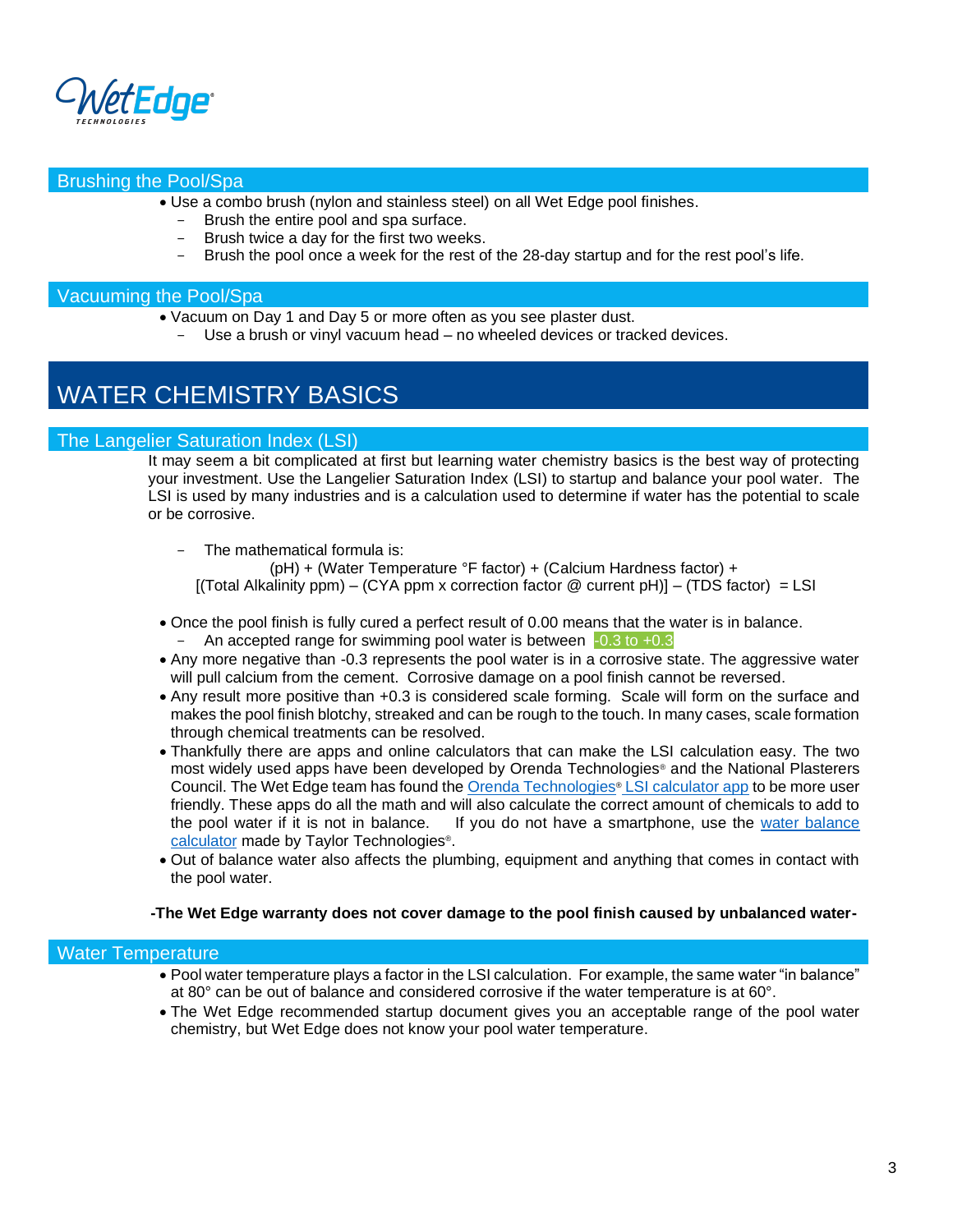

#### <span id="page-6-0"></span>Calcium Hardness

Calcium Hardness (CH) is the most important factor to balance as quickly as possible, especially if the fill water has tested under 300 ppm Calcium Hardness (CH).

• Water will always look to achieve balance. If the water is low on calcium, it will pull the needed calcium from the cement in the pool finish to maintain balance. Calcium will leach to the surface and carbonate, leaving the pool finish discolored. The corrosive water can etch and cause irreparable damage to the pool finish.

#### <span id="page-6-1"></span>Chelating Agents

Chelating agents are recommended to prevent metals and minerals in the pool water from plating on the pool finish surface. They are a molecular structure that bind minerals and metals like iron and copper and keep them from dropping out of solution and staining or discoloring the pool finish. Using a chelating agent during startup and adding it weekly to the pool water is a good way to avoid stains and mineral build up.

• For pool startups we recommend the [Orenda Technologies® SC-1000.](https://www.orendatech.com/orenda-products/sc-1000) It is non-phosphate based and is NSF/ANSI Standard 50 certified chelating agent.

# <span id="page-6-2"></span>FILLING THE POOL

#### <span id="page-6-3"></span>Testing the fill water

Test the fill water with a proper test kit (see above) and input the results into the [Orenda Technologies](https://www.orendatech.com/pool-dosing-calculator)<sup>®</sup> [LSI calculator app.](https://www.orendatech.com/pool-dosing-calculator)

- Test for: pH, Total Alkalinity, Calcium Hardness, Fill Water Temperature, Metals (recommended) - Record the fill water test results.
- Do not use soft water to fill the pool.
- Well water can contain a lot of iron and impurities. We highly recommend that you add a chelating agent such as SC-1000 made by Orenda Technologies® to the pool water as soon as possible.
	- Adding chlorine before Day 4 can cause the metals to oxidize and stain the plaster.

#### LSI Range for the pool fill water source

- Use the [LSI calculator](https://www.orendatech.com/pool-dosing-calculator) to show you how much calcium or sodium bicarbonate will be needed to achieve:
- Ideal LSI of  $+0.20 +0.29$  or a potential of up to  $+0.49$  at the highest.
- Target 300 ppm Calcium Hardness (CH) depending on the water temperature.

#### <span id="page-6-4"></span>Adding water to the Pool/Spa

- Use a clean sock or rag on the end of all hoses.
- **DO NOT STOP THE WATER UNTIL IT REACHES THE MIDDLE OF THE SKIMMER.**
- Do not let the water run over the spa spillway or overflow and run down the pool wall if the pool is not yet completely full.
- <span id="page-6-5"></span>• Instructions for trucked in water:
	- Use a garden hose to add a 1-to-2-foot cushion of water to protect the pool finish from high volume water sources such as trucked in water or fire hydrants.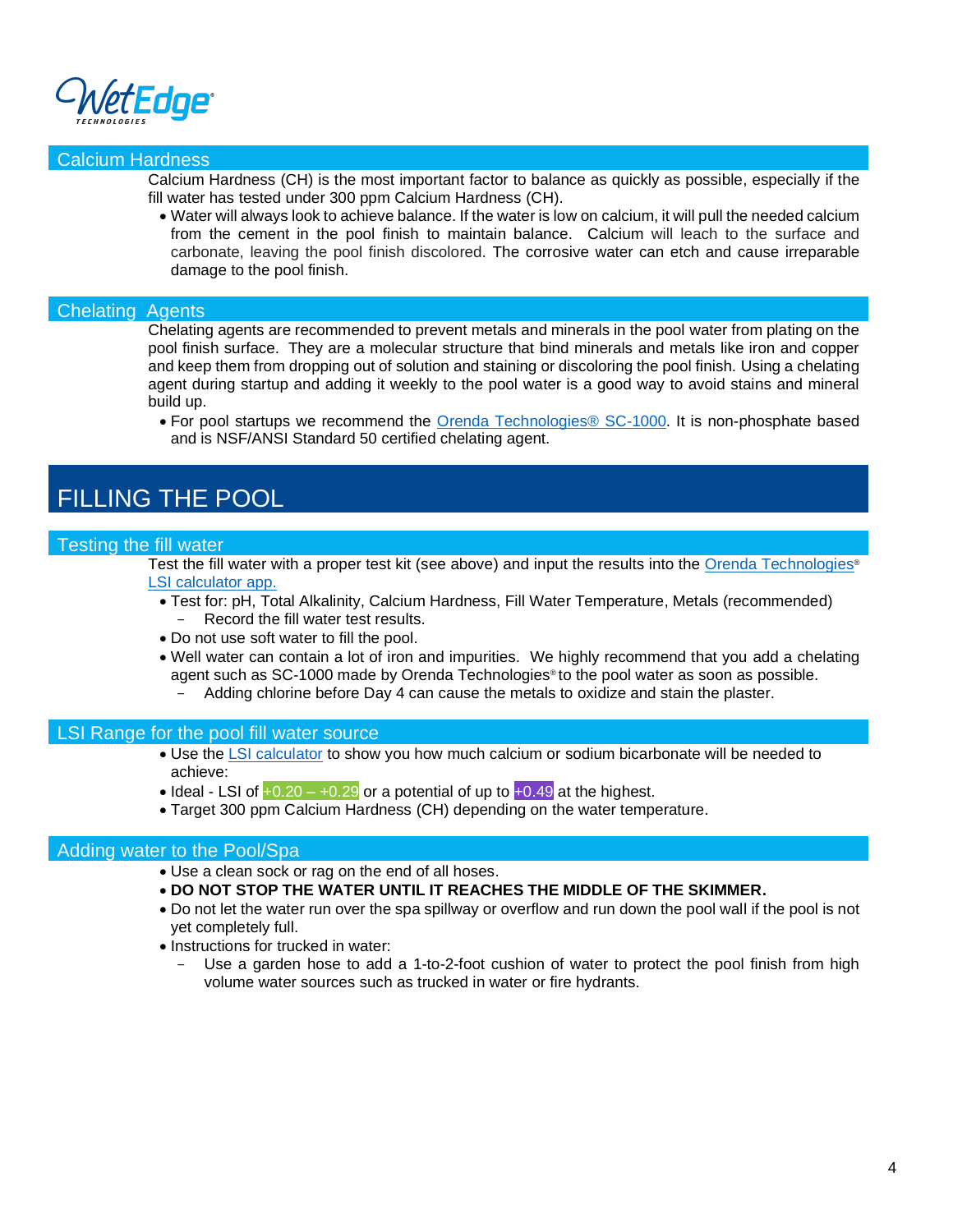

# ADDING CALCIUM AND THE CHELATING AGENT

There are two methods of adding calcium chloride (77% flake or 90-94% prill/granular) to the pool as it is filling with water.

• Note - If sodium bicarb is needed to balance the water bypass the following methods for adding calcium to the pool water.

#### • **IF YOUR WATER WAS TRUCKED IN, SKIP TO DAY 1 INSTRUCTIONS**.

<span id="page-7-0"></span>

|                       | Method $1 - As$ the pool is filling $-$ Use the Orenda Startup Barrel to add calcium and chelating agent                                                                |
|-----------------------|-------------------------------------------------------------------------------------------------------------------------------------------------------------------------|
|                       | Spa:                                                                                                                                                                    |
|                       | • Do not let the water run over the spa spillway or overflow and run down the pool wall if the pool is not                                                              |
|                       | yet completely full.                                                                                                                                                    |
|                       | . Fill a 5 gallon bucket half way up with water and dissolve 1 lb. of calcium chloride (77% flake or 90-<br>94% prill/granular).                                        |
| ī                     | • Stir the calcium until it fully dissolves and has cooled down before adding it the spa water.                                                                         |
|                       | • Add 4 oz of Orenda Technologies® SC-1000 chelating agent to the spa.                                                                                                  |
|                       | • Gently stir the water in the spa without letting it run down the pool wall.                                                                                           |
|                       | Pool:                                                                                                                                                                   |
| METHOD                | • The tap water should have already been tested and the LSI calculator will have shown you how much<br>calcium chloride or sodium bicarbonate you will need to achieve: |
|                       | • Target 300 ppm calcium (unless the water is over 70° F, then add a                                                                                                    |
|                       | minimum of 260 ppm).                                                                                                                                                    |
| ×                     | • LSI of $+0.20 - +0.29$ or a potential of up to $+0.49$ at the highest.                                                                                                |
|                       | • Follow the barrel assembly instructions and parts list and place it on the                                                                                            |
|                       | deck next to the pool.                                                                                                                                                  |
| <b>VIND</b>           | • Add the prescribed amount of calcium chloride to the Orenda® Startup                                                                                                  |
|                       | Barrel.<br><b>Barrel Assembly</b>                                                                                                                                       |
|                       | • Add half to a full quart (32 oz) of SC-1000 chelating agent to the barrel.<br><b>Instructions</b>                                                                     |
| $\boldsymbol{\omega}$ | • Add 12 fluid ounces of 31.45% muriatic acid per quart of SC-1000 to neutralize its pH in the barrel.                                                                  |
|                       | • If the tap water's pH is over 7.8, use the Orenda Technologies® App to lower the pH while still                                                                       |
|                       | maintaining the LSI target minimum of +0.20<br>This acid is in addition to the 12 fluid ounces of SC-1000 already added. It the acid demand is                          |
|                       | more than 64 fluid ounces, divide up the acid over the course of a few hours during the fill.                                                                           |
|                       | . Stir the calcium solution until it is completely dissolved and has cooled off.                                                                                        |
| CONTRACTOR            | • The water should be clear to the bottom of the barrel and cooled down before proceeding with the                                                                      |
|                       | startup.                                                                                                                                                                |
|                       | . Turn on all hoses to fill the pool. The dedicated hose to the startup barrel should be a gentle and                                                                   |
|                       | steady flow of water, which will overflow the calcium-rich water into the pool. Do not turn the hose on<br>full blast through the barrel                                |
|                       | . Fully open the spigot on the platform stem to allow clean water to go directly into the pool.                                                                         |
|                       | • Adjust the ball valve on the platform stem for a steady flow into the barrel that overflows the pre-                                                                  |
|                       | treated water down the vacuum hose and into the pool. Leave the ball valve in a position so the water                                                                   |
|                       | level in the barrel is no more than halfway up the overflow hole.                                                                                                       |
|                       | • Before there is 3" of water in the pool add the balance of the SC-1000 chelating agent with a funnel                                                                  |

to the pool via the vacuum hose. - Note: The purge dose is 1 quart per 10,000 gallons of pool water.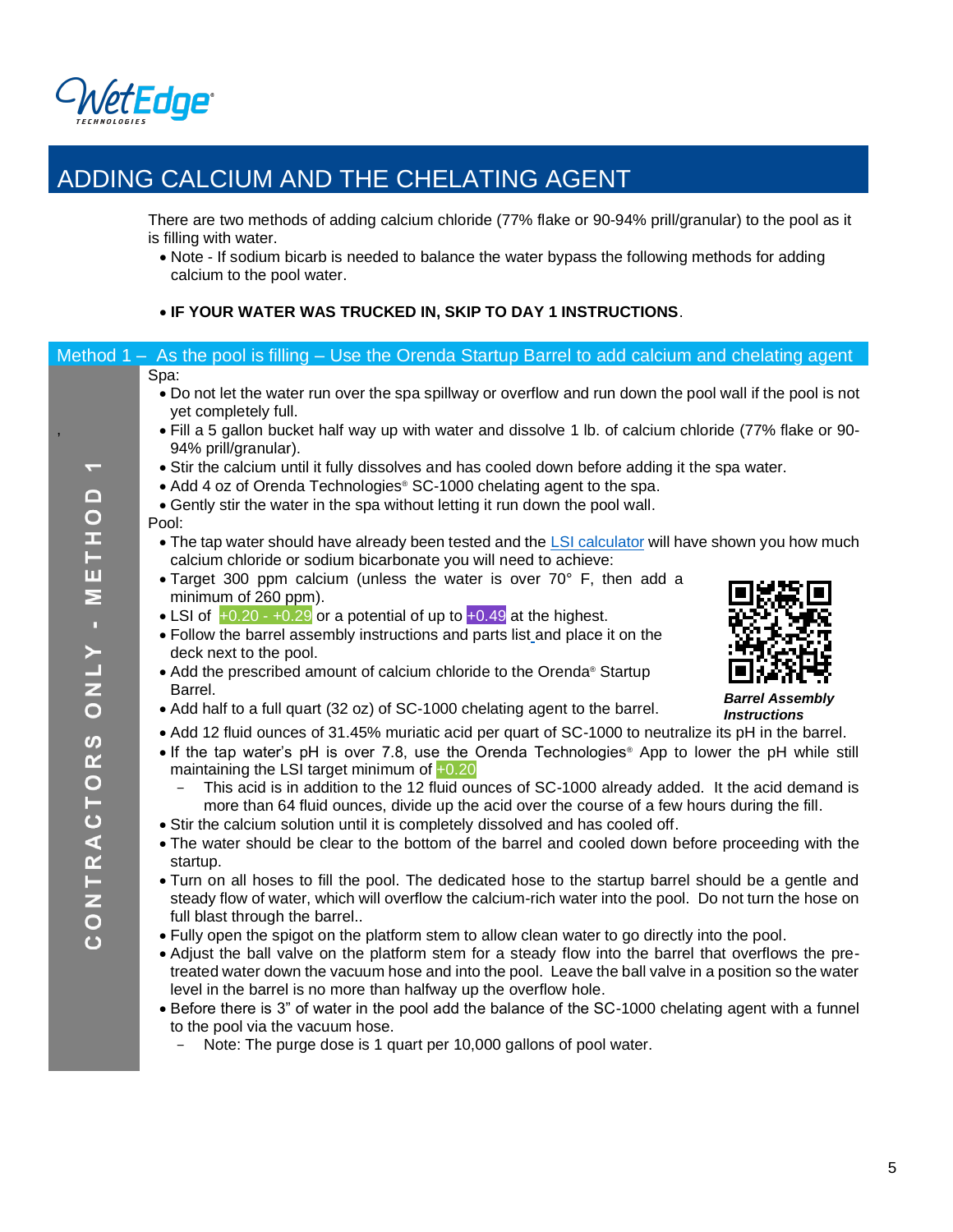

<span id="page-8-0"></span>

|                         | Method 2 - As the pool is filling – Use 5-gallon buckets to add calcium and chelating agent                                                                             |
|-------------------------|-------------------------------------------------------------------------------------------------------------------------------------------------------------------------|
| $\overline{\mathbf{N}}$ | Spa:                                                                                                                                                                    |
|                         | . If there is only one hose completely fill the spa first.                                                                                                              |
| METHOD                  | . Do not let the water run over the spa spillway or overflow and run down the pool wall if the pool is not                                                              |
|                         | yet completely full.                                                                                                                                                    |
|                         | . Fill 5-gallon buckets half way up with water and dissolve 1 lb. of calcium chloride.                                                                                  |
|                         | • Stir the calcium chloride until it fully dissolves and has cooled down then add to the spa water.                                                                     |
|                         | • Add 4 oz of Orenda Technologies® SC-1000 chelating agent to the spa.                                                                                                  |
|                         | • Gently stir the water in the spa without letting it run down the pool wall.                                                                                           |
|                         | Pool:                                                                                                                                                                   |
|                         | • The tap water should have already been tested and the LSI calculator will have shown you how much<br>calcium chloride or sodium bicarbonate you will need to achieve: |
| ONLY -                  | • Target 300 ppm calcium (unless the water is over 70° F, then add a minimum of 260 ppm).                                                                               |
|                         | • LSI of $+0.20 - +0.29$ or a potential of up to $+0.49$ at the highest.                                                                                                |
|                         | • Fill the deep end of the pool with a 2 ft cushion of water.                                                                                                           |
|                         | • Add the prescribed amount of calcium to 5-gallon buckets.                                                                                                             |
| ဖ                       | . Fill a 5-gallon buckets half way up with water and dissolve no more than 10 lbs. of calcium chloride                                                                  |
|                         | per bucket.                                                                                                                                                             |
|                         | . Stir the calcium chloride until it fully dissolves and has cooled down before adding it to the pool water.                                                            |
|                         | • Before there is 3" of water in the pool add the purge dose of SC-1000 chelating agent to the pool                                                                     |
|                         | water.                                                                                                                                                                  |
|                         | Note: The purge dose is 1 quart per 10,000 gallons of pool water.                                                                                                       |
|                         | • If the pool water temperature is below 65°, put at least 50% of the SC-1000 purge dose in with the 5-                                                                 |
|                         | gallon buckets of pre-dissolved calcium (heat allows chelation to occur, whereas cold water renders                                                                     |
|                         | SC-1000 and sequestrants dormant).                                                                                                                                      |
|                         | • If the tap water's pH is over 7.8, use the Orenda App to lower the pH while still maintaining the LSI of                                                              |
| CONTRACTOR              | $+0.20 - +0.29$                                                                                                                                                         |
|                         |                                                                                                                                                                         |
| DAY 1                   |                                                                                                                                                                         |
|                         |                                                                                                                                                                         |

<span id="page-8-1"></span>If Method 1 or 2 were not used during the filling of the pool and spa, please follow these instructions:

Immediately start the pool equipment and begin filtering the pool and spa water as soon as the water level is halfway up the skimmer.

- Set the pool equipment to run 24 hours a day.
- Brush vacuum (not a wheeled vacuum) the entire pool and spa.
- If calcium chloride or the chelating agent were **NOT** added to the Pool and Spa during the pool water fill add it now.

Check the water chemistry (after you brush vacuum) and input the test results into the LSI calculator.

Adding Calcium and Chelating Agent to the Spa:

- Fill a 5-gallon bucket halfway up with water and dissolve 1 lb. of calcium chloride (77% flake).
- Stir the calcium until it fully dissolves and has cooled down then add to the spa water.
- Add 4 oz of Orenda Technologies SC-1000 chelating agent to the spa.
- Gently stir the water in the spa.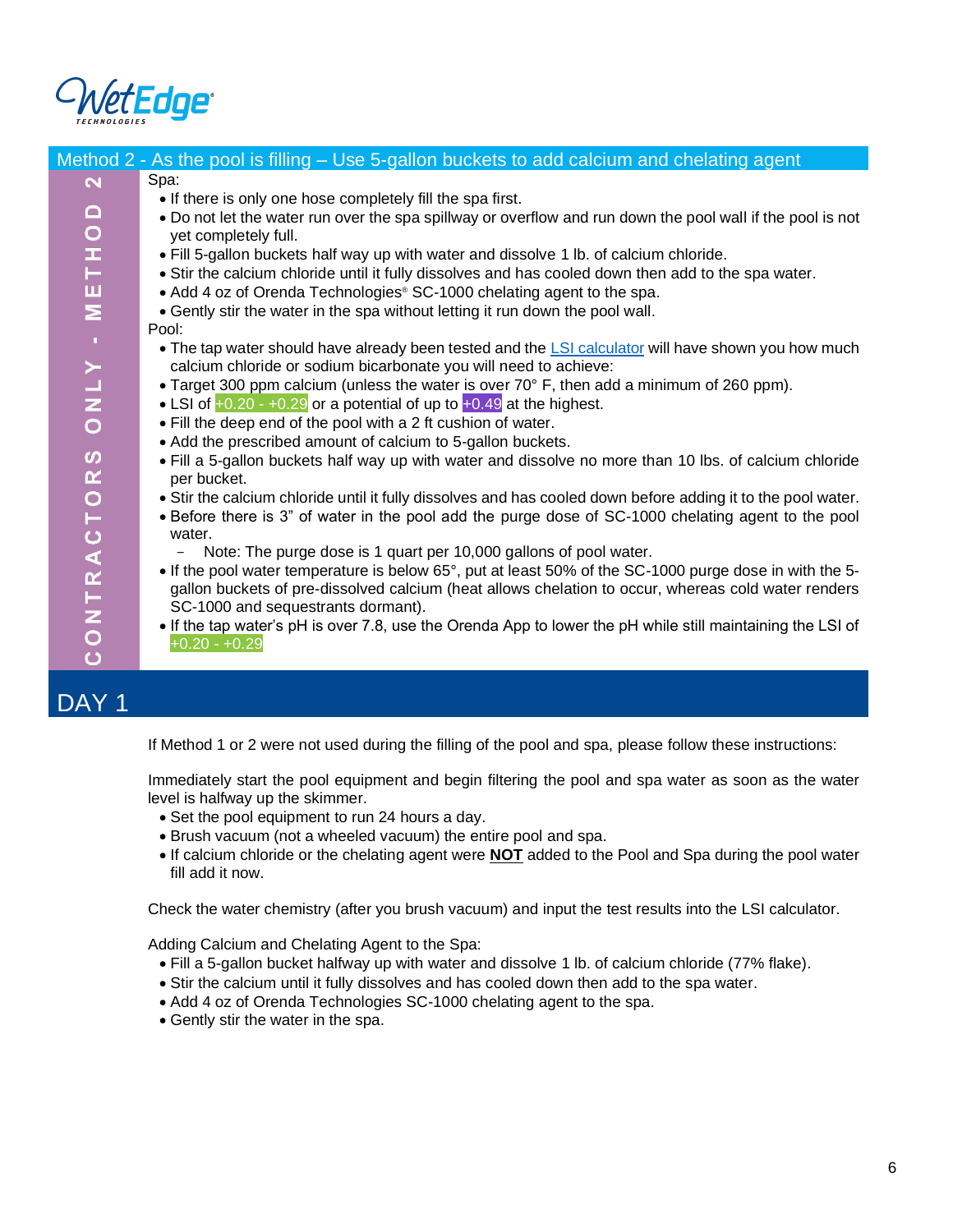

Adding Calcium and Chelating Agent to the Pool:

- The tap water should have already been tested and the [LSI calculator](https://www.orendatech.com/pool-dosing-calculator) will have shown you how much calcium chloride or sodium bicarbonate you will need to achieve:
- Target 300 ppm calcium (unless the water is over 70° F, then target a minimum of 260 ppm).
- LSI of  $+0.20 +0.29$  or a potential of up to  $+0.49$  at the highest.
- Disperse the prescribed amount of calcium to 5-gallon buckets.
- Fill 5-gallon buckets halfway up with water and dissolve no more than 10 lbs. of calcium per bucket.
- Stir the calcium until it fully dissolves and has cooled down before adding it to the pool water.
- Add the purge dose of the SC-1000 to pool water.
	- Note: The purge dose at startup is 1 quart per 10,000 gallons of pool water.
- If the water temperature is below 65°, put at least 50% of the SC-1000 purge dose in the 5-gallon buckets of pre-dissolved calcium (heat allows chelation to occur, whereas cold water renders SC-1000 and sequestrants dormant).
- If needed adjust the alkalinity with sodium bicarbonate.
- If the pH is 8.0 or above, lower pH to just below 8 (about 7.6 to 7.8)
- Measure the acid with a measuring cup, and pre-dilute it in a bucket of water.
- Pour the pre-diluted acid around the perimeter of the pool and then brush.
- Brush the pool/spa with a combo brush made with nylon and stainless steel bristles.
	- The entire pool/spa floors and walls.
- Do not add chlorine until day 3.
- Do not add cyanuric acid (stabilizer) until day 4.
- Most chlorine tabs contain cyanuric acid (stabilizer).
- Do not add salt until day 29.
- Record and log water chemistry readings.

# <span id="page-9-0"></span>DAYS 2 - 4

Pool & Spa Maintenance & Water Chemistry

- Run the filtering equipment 24 hours a day.
- Visit the pool twice a day 5 to 6 hours apart.
- Test the pool water twice a day.
- Input the test results into a LSI calculator.
- Keep the LSI between  $+0.20 +0.49$
- Adjust the pH to 7.6 7.8 with diluted acid.
- Add non-stabilized chlorine on day 3.
	- Keep free available chlorine between 1 to 3 ppm.
- Add no more than 30 ppm of cyanuric acid if necessary, on day 4.
- Concentrated CYA can cause pigmented finishes to discolor
	- Chlorine tabs contain CYA
- Do not add salt until day 29.
- Brush the pool/spa twice a day with a combo brush.
- The entire pool/spa floors and walls.
- Record and log water chemistry readings.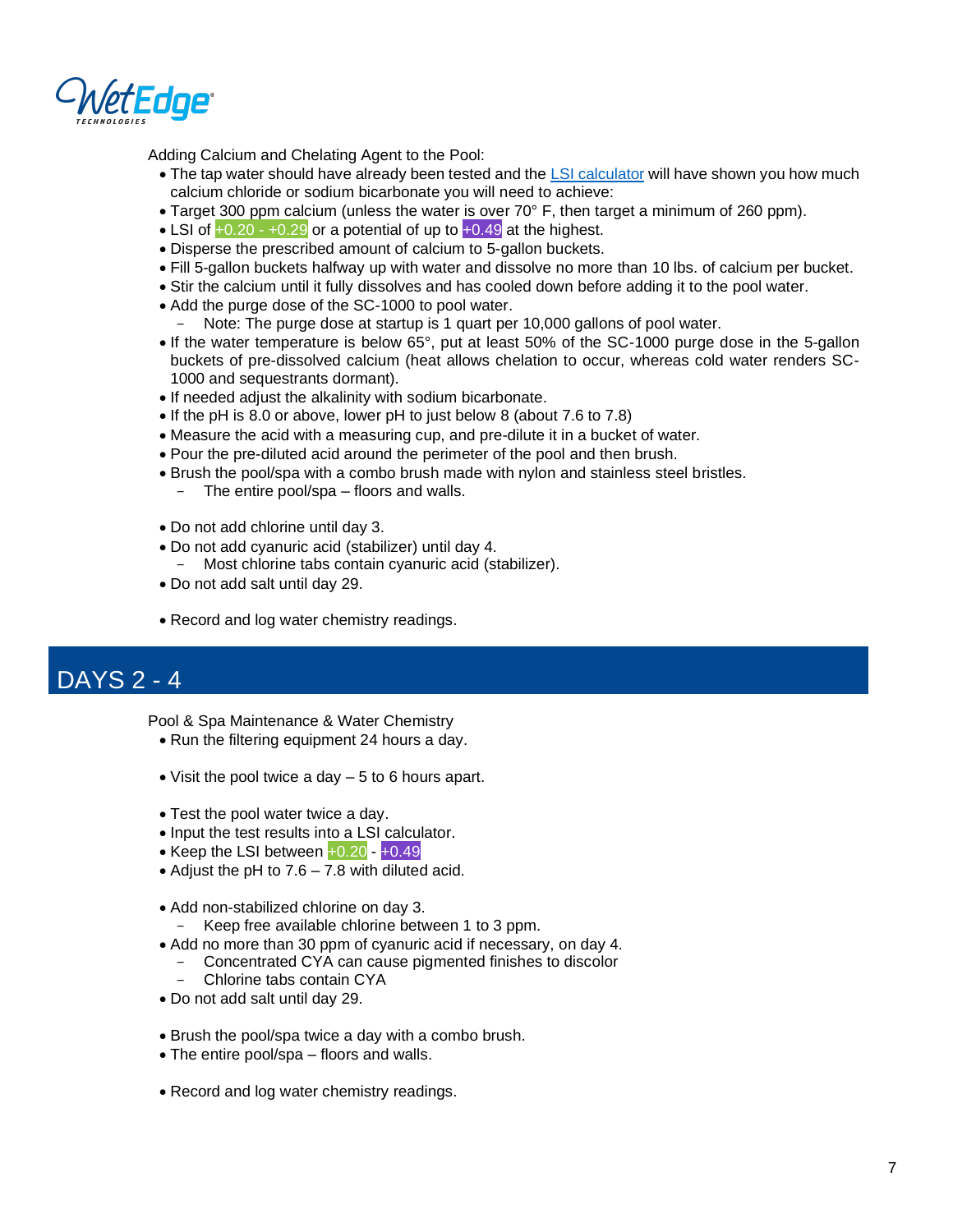

<span id="page-10-0"></span>

Pool & Spa Maintenance & Water Chemistry

- Run the filtering equipment 24 hours a day.
- Visit the pool twice a day 5 to 6 hours apart.
- Test the pool water.
- Input the test results into a LSI calculator.
- Adjust the LSI down to  $+0.0 +0.30$
- Adjust the pH to 7.2 7.6 with diluted acid
- Keep free available chlorine between 1 to 3 ppm.
- Brush the pool/spa twice a day with a combo brush.
- The entire pool/spa floors and walls.
- Brush vacuum the pool and spa using a brush or vinyl head no wheeled or tracked devices.
- Record and log water chemistry readings.

## <span id="page-10-1"></span>DAY 14 - 28

Pool & Spa Maintenance & Water Chemistry

- Run your pool equipment for the time it takes to sufficiently filter the pool water. Refer to the equipment manufacturers instructions.
- Visit the pool/spa once a day.
- Test the pool water.
- Input the test results into a LSI calculator.
- Adjust the LSI to  $+0.0 +0.30$
- Adjust pH to 7.2 7.6 with diluted acid
- Keep free available chlorine between 1 to 3 ppm.
- Brush the pool/spa with a combo brush once a day.
- The entire pool/spa floors and walls.
- Manually vacuum the pool once a week or more often if plaster dust is present.
- You can now use wheeled devices
- Record and log water chemistry readings.

### <span id="page-10-2"></span>Day 29

- Pool & Spa Maintenance & Water Chemistry
	- Run your pool equipment for the time it takes to sufficiently filter the pool water. Refer to the equipment manufacturers instructions.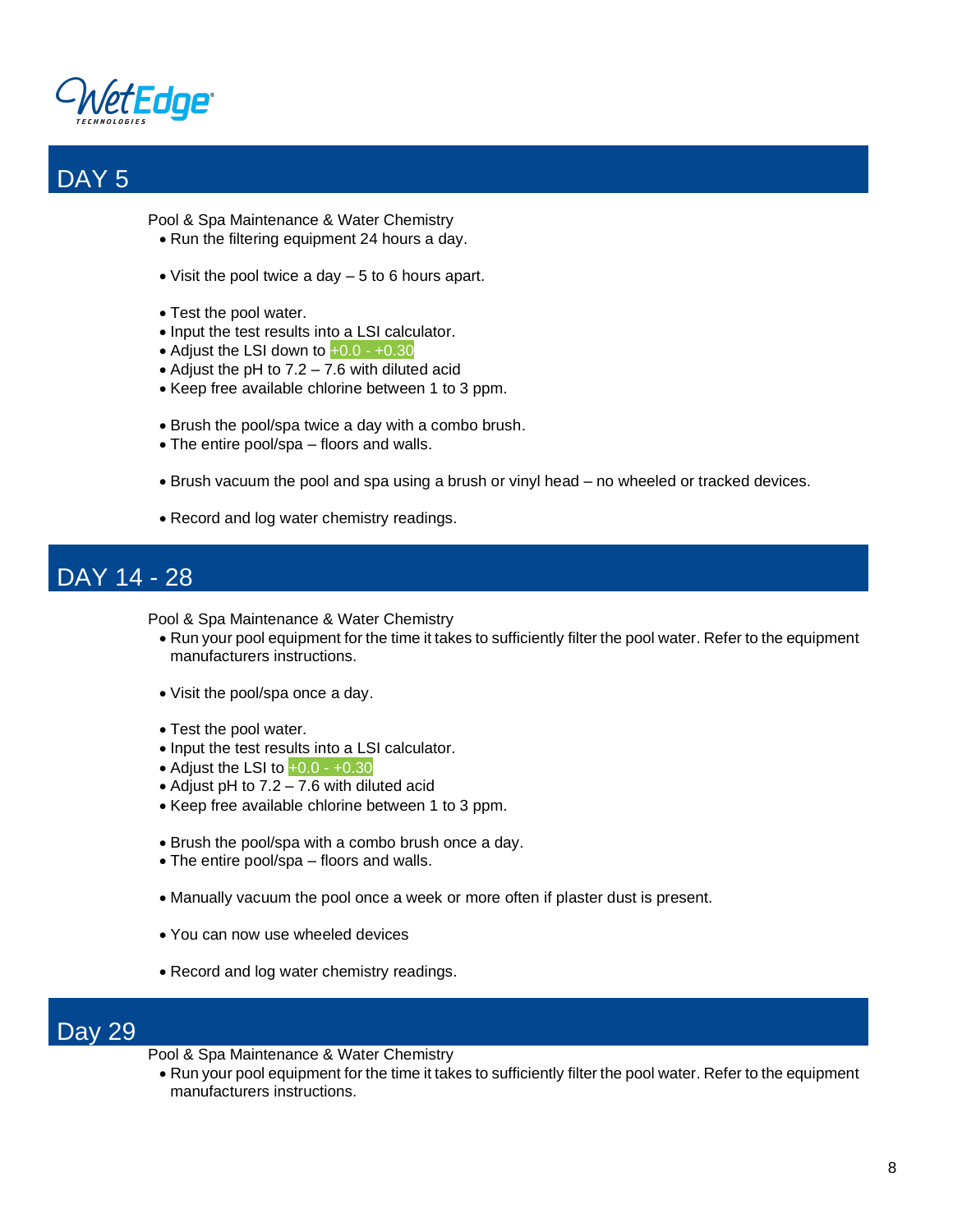

- Test the pool water and input results into the LSI calculator
- Adjust the LSI to  $-0.3 +0.3$
- Adjust pH to 7.2 7.6 with diluted acid
- Keep free available chlorine between 1 to 3 ppm.
- Record and log water chemistry readings.
- Cleaners with wheels or tracks can now be used in the pool.
- Salt Systems
	- Disperse salt evenly in the pool and brush until completely dissolved.
	- **Do Not** leave salt undissolved on the pool surface as discoloration will likely occur.
	- **Do Not** turn on salt cell for 24 hours.

[Learn more about salt systems and your pool water chemistry in this video by Orenda Technologies](https://www.orendatech.com/video?wchannelid=e7vgviijxg&wmediaid=622szd4oez#frequently_asked_questions)<sup>®</sup>

# <span id="page-11-0"></span>ONGOING POOL/SPA CHEMISTRY AND MAINTENANCE

Pool & Spa Maintenance & Water Chemistry

- Run your pool equipment for the time it takes to sufficiently filter the pool water. Refer to the equipment manufacturers instructions.
- Test and record your pool water chemistry weekly.
- Target water chemistry
	- Adjust pH to 7.2 7.6 (always use diluted acid)
	- Calcium Hardness 300 to 400 ppm
	- Alkalinity 80 to 100 ppm
	- Cyanuric Acid 30 to 50 ppm
	- Chlorine 1 to 3 ppm
	- Salt 3200 ppm
	- Enter pool water temperature to determine LSI
	- Balance the water between the LSI to  $-0.3 +0.3$
	- Use the [Orenda Technologies® SC-1000](https://www.orendatech.com/orenda-products/sc-1000) per the manufacturer's instructions weekly.
		- $\circ$  This product aids in keeping scale and stains from attaching to the pool finish.
		- $\circ$  It can also help remove existing scale in pool heaters, salt generators and other equipment.
- The water may need to be tested more than once a week during hot weather or times with a high volume of swimmers.
- Brush the pool/spa with a combo brush once a week.
	- The entire pool/spa floors and walls

Requirements needed to make a warranty claim:

- Startup and weekly chemistry readings of:
	- pH, Calcium Hardness, Total Alkalinity, Total Dissolved Solids + Water Temperature
- If you use a pool service company, ask them to email you the weekly chemistry and service records.
- Tip: if you maintain your own pool use the Orenda Technologies® pool dosage app and email the weekly readings to your own email.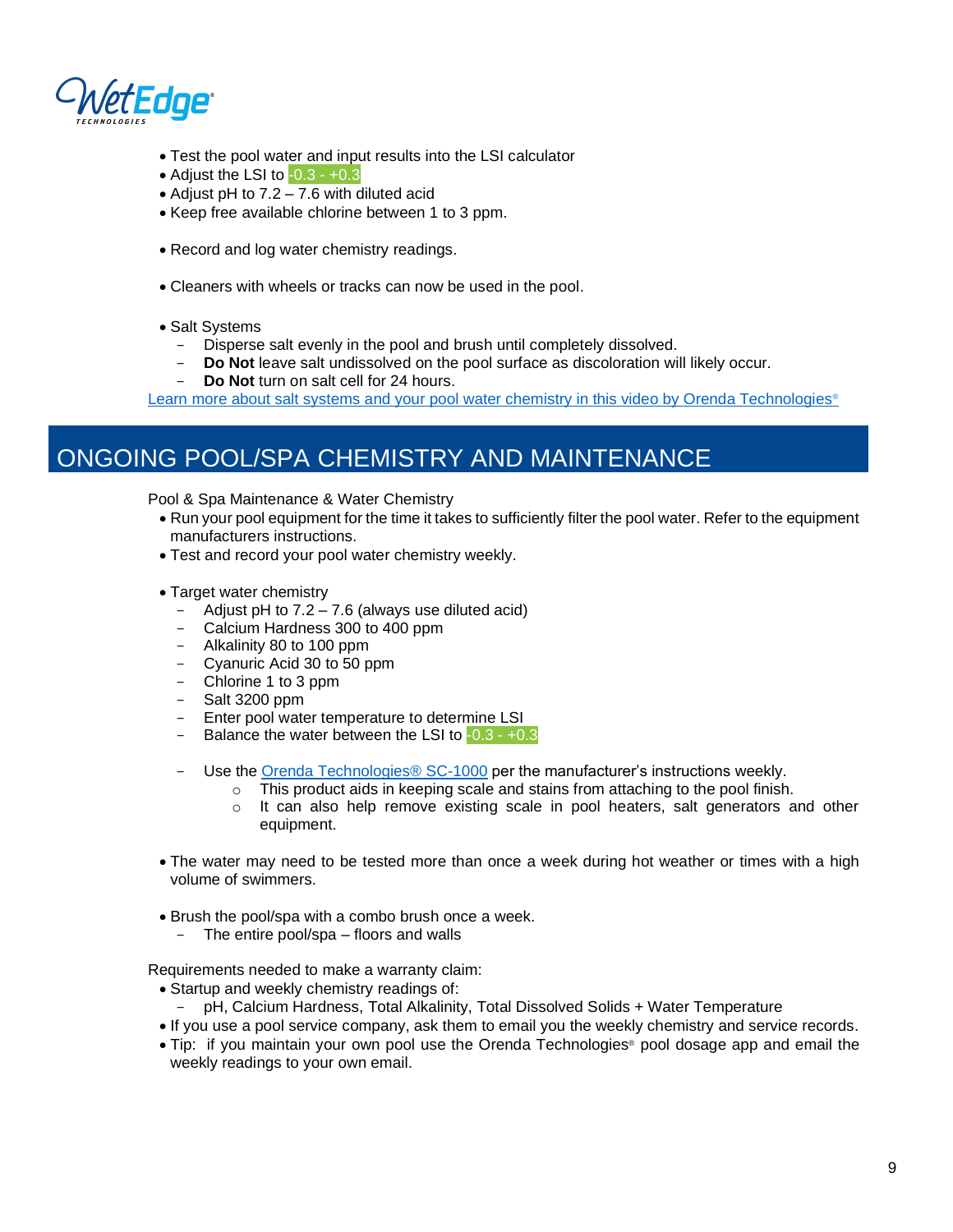

- Once a month have your pool water tested by a third-party testing center such as a pool retail store.
	- Most pool retail stores offer free water testing.
	- Put sample water in a clean bottle.
	- Air temperature can affect the water sample and should be tested within 30 minutes.

# <span id="page-12-0"></span>HELPFUL VIDEOS ABOUT POOL WATER CHEMISTRY

Orenda Technologies® is a leader in pool water chemistry and the chemicals used to balance pool water. To learn more about pool water chemistry please watch these videos:

[Understanding the LSI: Langelier Saturation Index](https://www.orendatech.com/video?wchannelid=e7vgviijxg&wmediaid=spqcq7hxe9) [Cyanuric Acid \(CYA\)](https://www.orendatech.com/video?wchannelid=e7vgviijxg&wmediaid=zb7gex3wt4#educational__how-to_) [How to use the Orenda App and LSI calculator](https://www.orendatech.com/video?wchannelid=e7vgviijxg&wmediaid=jbef9n7zkb) [What is alkalinity?](https://www.orendatech.com/video?wchannelid=e7vgviijxg&wmediaid=qitxou3ys8#educational__how-to_) [Calcium: Are you sure you're looking at scale?](https://www.orendatech.com/video?wchannelid=e7vgviijxg&wmediaid=xmabefkpoy#frequently_asked_questions) [Salt generators and calcium flaking](https://www.orendatech.com/video?wchannelid=e7vgviijxg&wmediaid=xmabefkpoy#frequently_asked_questions) [pH vs Total Alkalinity](https://www.orendatech.com/video?wchannelid=e7vgviijxg&wmediaid=ekm36aznpo) [Water testing facts](https://www.orendatech.com/video?wchannelid=3pjh3udcxt&wmediaid=3owa31woaq#frequently_asked_questions) [Why you should dilute acid?](https://www.orendatech.com/video?wchannelid=e7vgviijxg&wmediaid=yhivxe9ni6) [SC-1000 facts](https://www.orendatech.com/video?wchannelid=3pjh3udcxt&wmediaid=qd8s66kscg)

[Orenda App 2.0](https://www.orendatech.com/video?wchannelid=e7vgviijxg&wmediaid=8gizaotz5y#educational__how-to_) [What is the difference between pH and alkalinity?](https://www.orendatech.com/video?wchannelid=e7vgviijxg&wmediaid=ekm36aznpo#educational__how-to_)

## POOL FINISH DISCLOSURE

Pool interior finishes are composed of materials which may have inherent shading and/or color variation which is normal and should not be construed as a defect. Environmental factors such as humidity, temperature, substrate conditions, etc., during the installation process can cause normal color variations (normal mottling) across the surface of a coating. This is generally a uniform shading or cloudy appearance. These variations may be more pronounced on a cloudy day or at night with the light on. These conditions are beyond the contractor's control. Discoloration or mottled‐shade variation is not considered a failure or defect, but is characteristic of most cementitious products, not needing remedy. It is a normal occurrence of most exposed aggregate finishes to have variation in the surface aggregate density, or variations in the concentration of aggregates across the finished surface. Proper evaluation of an interior finish is done when the pool is full of water and under natural light conditions only. The pool interior finish is NOT guaranteed for evenness of color and may not be the exact shade anticipated. The shade and color of pigmented surfaces will vary and "fade" over time. Crazing (check cracks and hairline cracks), may be noticeable and may be quite pronounced with colored finishes and are normal and are not considered defects.

## <span id="page-12-1"></span>STAINING AND DISCOLORATION

The most common discolorations found in swimming pools are scale and spot etching. Both can make the pool surface look blotchy and spotty and may even look like the pigment color has faded. In pebble pools, when water chemistry promotes scale, the buildup can cover the pebbles making the surface look uneven. The finish may even feel rough to the touch. The Wet Edge warranty does not cover scale, spot etching, or stains as they are topical and due to unbalanced pool water chemistry.

#### <span id="page-12-2"></span>Etching Deterioration

In a swimming pool finish, etching generally refers to any physical or chemical removal of material. Any chemical or physical action on a surface capable of removing or dissolving away elements or compounds of that surface. Etching deterioration can occur in several ways. The most common cause is aggressive water chemistry involving the pH, total alkalinity, CYA, calcium hardness, and the pool water temperature. Etching causes degradation of the cement comprising the finish.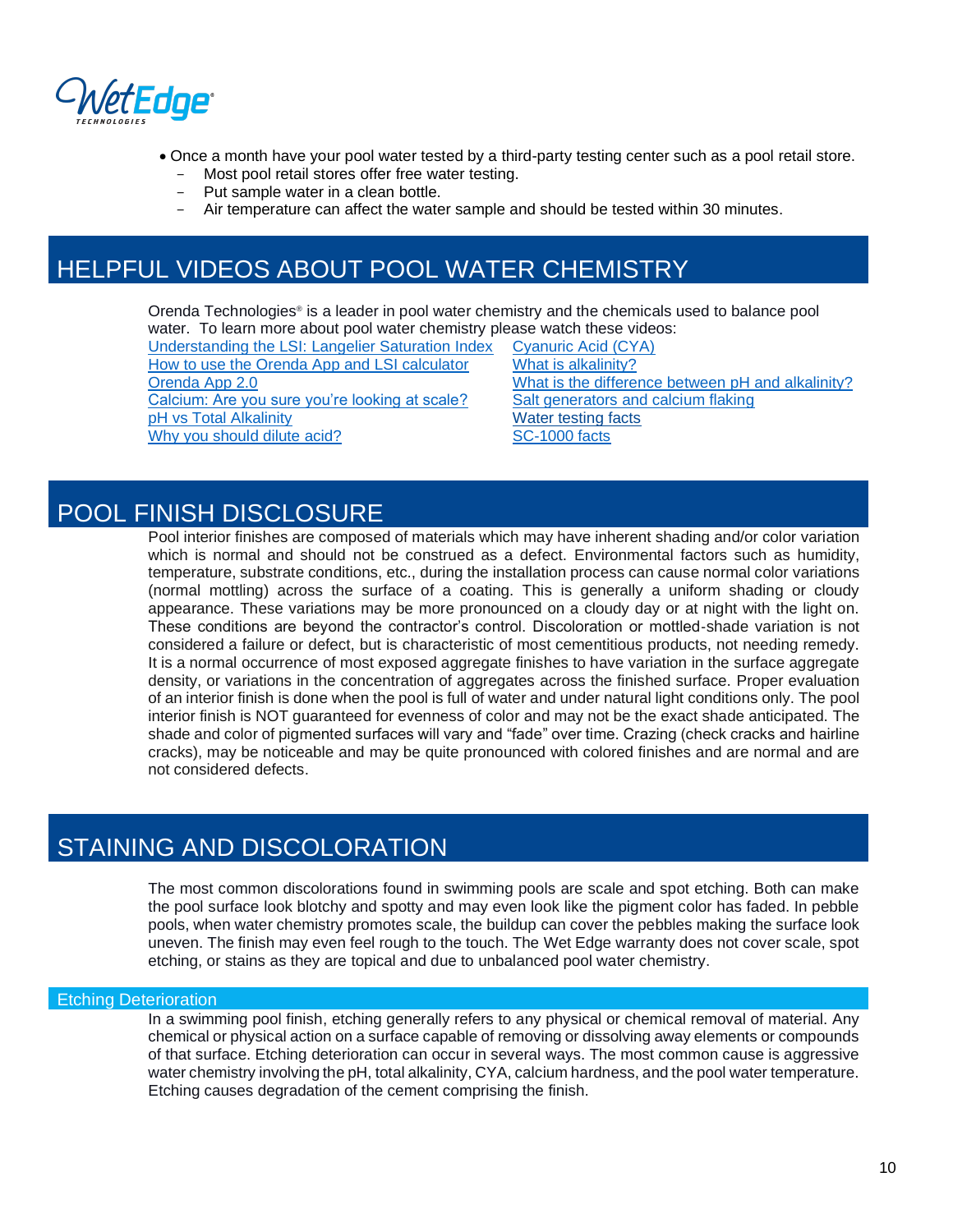

• There is no topical test to determine if the pool finish is etching. It is a visual observation of the cementitious substrate. Etching deterioration can start as a whitish discoloration around the aggregate and will increase in size as the aggressive water continues to etch the pool finish. The pool finish will be blotchy, uneven, and will appear to have lost pigment color. Pebble finish pools may also experience pebble loss. Damage due to etching is irreversible.







#### <span id="page-13-0"></span>**Scale**

Scale is the crystalline buildup of inorganic materials. Most often, the mineral calcium during high pH fluctuations causes scale to form on the surface of the pool finish making it appear blotchy and rough to the touch.



#### <span id="page-13-1"></span>How to test for scale

There are a few ways to determine if it is scale on the surface of the pool finish.

- Jack's Magic Stain Identification Kit
- Vitamin C powder for spot testing
- Dry acid for spot testing
- All are available at most pool stores or online

Testing for scale with the Stain ID kit

- The Stain Identification Kit includes a small amount of 3 different identification/stain removal products. It will take you through a series of tests, using each of the products to find out if the discoloration/stain can is topical. For best results, the identification kit works best with the water temperature above 70 degrees day and night. Be sure to follow all the directions that come with the ID kit.
- Below are some examples of what you can expect when identifying a stain. The product applied to the pool surface will react and remove the scale leaving a stain-free restored area on your finish. The best practice is to put the product in your hand and make a fist. Release it underwater over the testing area. To test in deeper water or on the walls, place the product in a nylon stocking (knee-high or a filter sock) and toss it into the water, and guide it with a pool brush or pole to the stained area.
- Let each product react for 40-60 seconds and then brush it off the tested area.